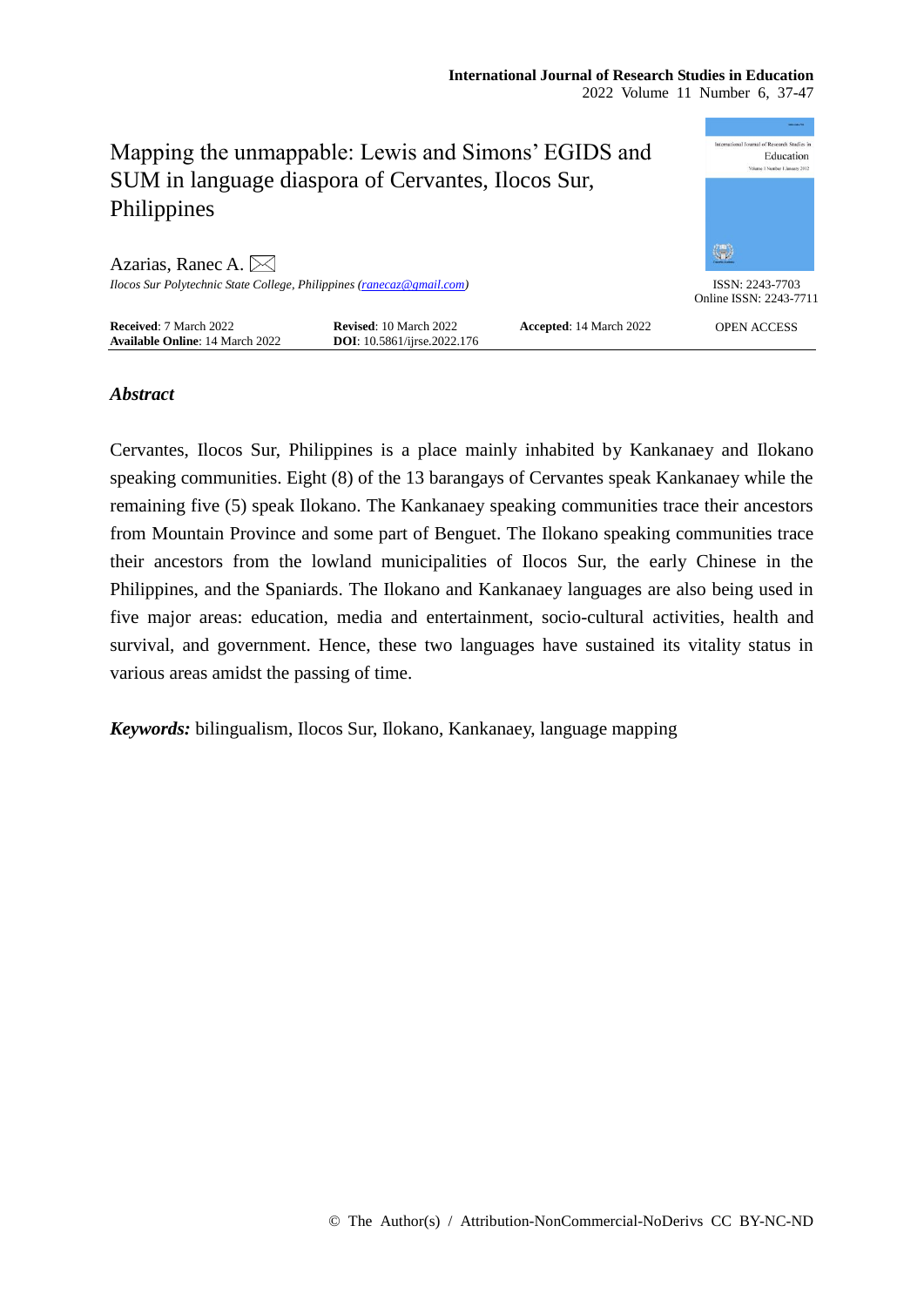# **Mapping the unmappable: Lewis and Simons' EGIDS and SUM in language diaspora of Cervantes, Ilocos Sur, Philippines**

#### **1. Introduction**

A certain society is shaped by its culture which is a collective product of the members that distinguishes them from other groups. This culture also encompasses the society's beliefs, traditions, norms, attitudes, and lifestyle that the members use for survival. Despite the broad scope of a certain society's culture, this culture accentuates the reality of the lives of the members. Through careful understanding and acceptance of a culture's complexities, one may decipher and cope with the process of development in one society. The complexities and uniqueness of one culture are the excellent source of lessons and wisdom that one may use in dealing with different developmental processes in his or her society.

One of the ways in which culture and identity is reflected is through language. Language is the basic, creative, and primary tool of expressing one's thoughts and ideas. It serves as the primary tool for the transfer and preservation of a society's culture. Hence, the loss of language is the loss of one's identity as verbalized by Ulibarri (1999):

*Each language is a unique vision of the world. All of the history of a people is synthesized in its language. It is the novel in which people has deposited its laughter and its tears, its triumphs and its failures, its aspirations and disappointments, its attitudes, thoughts, prejudices, and beliefs. The language is the living current that joins the individual to a culture, a history, a vital reality. The language gives the individual an identity and quality* (p. 43).

In the Philippines, there are 181 distinct languages. One of these languages is the Kankanaey or Kankana-ey. The term Kankana-ey refers to both the people and to their culture and language (Baylas IV et al., 2012). Also, the name Kankana-ey came from the language which they speak (English project, 2014). For this study, Kankanaey is used.

In Mörseburg *et al.* (2016), the Kankanaeys belong to the broader group of populations collectively known as Igorot. They discussed that the Kankanaeys were shown to share many lineages with two other Igorot groups (Ibaloi and Ifugao) from Northern Luzon. Accordingly, these results are broadly consistent with the uniparental data … where the Kankanaeys show haplotypes also found in Taiwanese aboriginals and generally associated with the Austronesian expansion. To them, Kankanaeys are either the best preserved source of the Austronesian expansion or a case of total replacement that followed it.

In cultural terms, National Commisssion for Culture and the Arts (2015) the Kankanaeys comprise a very distinct group. Accordingly, they occupy the area drained by the Amburayan Rivers; they are more similar to the Ibaloi to the south, and like them, the Kankanaey are in the province of Benguet in the northwest and the rest in the old Amburayan area in the highlands above northern La Union, southern Ilocos Sur, and the southern sections of Mountain Province. The commission also discussed that Although many cultural traits are shared with the Ibaloi, the languages of the two are not related since the affinity of *Inibaloi* is with Pangasinan. There is a marked difference between their languages and that of the Ibaloi, but like the latter, their settlements are dispersed (NCCA, 2015). Interestingly, the dispersion may have caused the spread of Kankanaey language in different neighboring areas of its origin place. In fact, some of the Kankanaey speaking tribes are located in Cervantes, Ilocos Sur.

To account for the reason why there are Kankanaey speaking tribes in Cervantes, its history must be considered. In an article published by aichannel (2014), brief history of Cervantes was discussed. Accordingly, the earliest known historical document about Cervantes was that it started as a small Igorot Village known as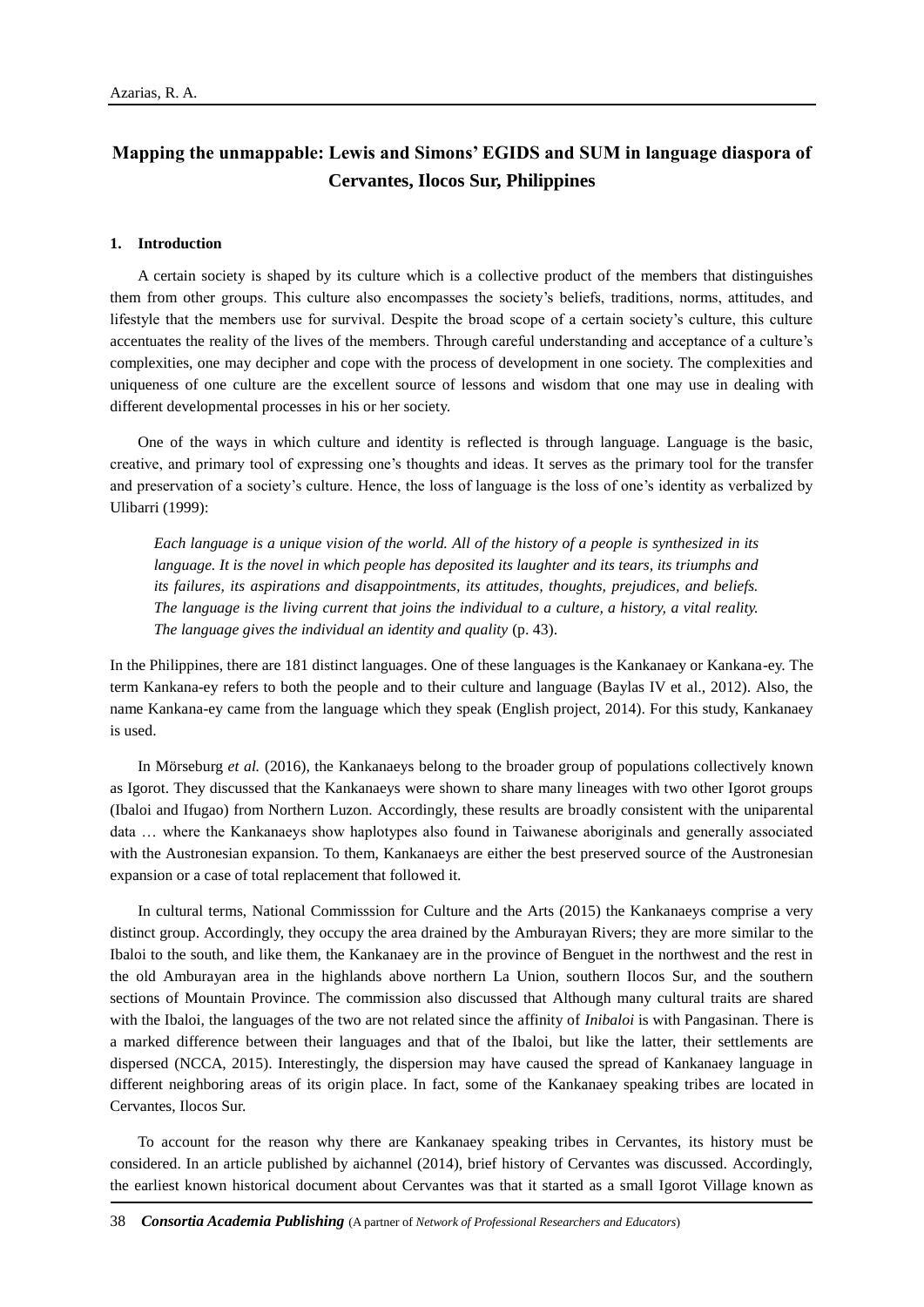*Mantamang* an Igorot word meaning to look over. On March 04, 1890 the residents of *Mantamang* petitioned that the village be recognized as a Christian Town under the Lepanto-Amburayan, sub-province of Mountain Province. The town was named Cervantes that remains the name of the town at present. In this study, *Cervantesians* as a collective name for its citizens shall be used for the purpose of giving a collective name for all the ethnoliguistic groups in the municipality.

According also to aichannel (2014), Cervantes became pueblo by virtue of Act 4411 of the Philippine Commission which is an act providing for the establishment of a local civil government in the townships and settlements of the province of Lepanto-Bontoc. In 1907, Cervantes was transferred to the province of Ilocos Sur by virtue of the provisions of Act No. 646, passed by the Philippine Commission on May 15, 1907 providing for the transfer of all sub-provinces of Amburayan and large sections of Lepanto and Benguet to Ilocos Sur and La Union. Until now, Cervantes is one of the upland municipalities of Ilocos Sur.

In addition, elders from the place stated that the original settlers of Cervantes are Igorots or what they call as *Te-eng.* They recalled that Ilokanos of Cervantes were brought by the Spaniards during the Spanish regime. As a result, the *Te-engs*were forced to live the central part of Cervantes and took refuge in the high and isolated areas of Cervantes. This may be the reason why most Kankanaey speaking tribes are located around the center of the town.

Despite the ability of those Kankanaey speaking tribes to speak Kankanaey, they are interestingly not all Kankanaeys. Some of them belong to Tingguian and Bago tribes. The Tingguians and Bago do not speak the Itneg language, but they speak the Cervantenian (others say Cervantesian) Kankanaey. Perhaps, this was the result of dispersion and migration among ethnolinguistic groups around Cervantes during the Spanish regime.

In such light, this study was conceptualized to do a language mapping of the Kankanaey speech community in Cervantes, Ilocos Sur using the lens of Expanded Graded Intergenerational Disruption Scale (EGIDS) and Sustainable Use Model (SUM) of Lewis and Simons (2015). Using their work, the current vitality status of a language in a community will be determined which shall serve as a baseline for making language development decisions based on the community's decisions regarding how it wishes to manage its life-crucial knowledge (Lewis & Simons, 2016); thus, the conceptualization of the language maintenance program for languages in Cervantes, Ilocos Sur. This study could be seen in the light of preservation and promotion of the Kankanaey as a language since this language continuously serves as a reminder about the rich culture of the target speech community. This would also serve as an avenue for the tribes to realize and nurture the legacies of their ancestors that are inscribed in their language. Hopefully, the preservation of these legacies would also serve as a challenge for them to continue speaking, practicing and preserving these legacies.

## *1.1 Statement of the Problem*

This study aimed to foster understanding, effective communication and unity among the people of Cervantes, Ilocos Sur by surveying and mapping their different languages and dialects to give a scientific study of them so as to enrich and preserve them. Specifically, this study sought answers to the question:

- $\triangleright$  What is the profile of the ethnolinguistic groups in terms of migration patterns, location, language, and usage of the language?
- $\triangleright$  What is the current vitality status of language/s in Cervantes based on the SUM and EGIDS?

## **2. Methodology**

*Research Design.* This study employed qualitative descriptive design. Lambert and Lambert (2012) stated that the goal of qualitative descriptive studies is a comprehensive summarization, in everyday terms, of specific events experienced by individuals or groups of individuals. Accordingly, qualitative descriptive studies tend to draw from naturalistic inquiry, which purports a commitment to studying something in its natural state to the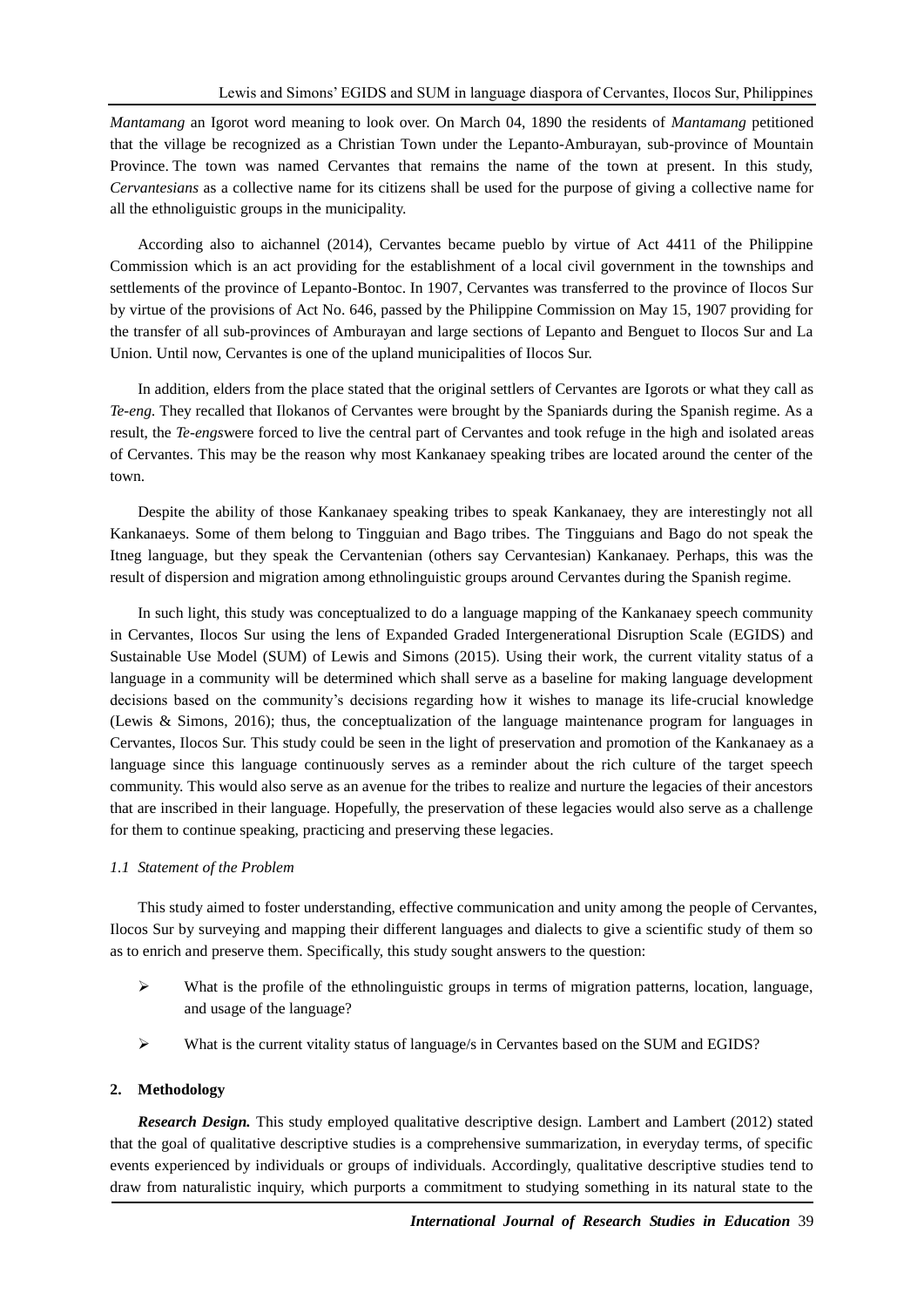extent that is possible within the context of the research arena. Thus, there is no pre-selection of study variables, no manipulation of variables, and no prior commitment to any one theoretical view of a target phenomenon.

Since the main objective of the study is to foster understanding, effective communication and unity among *Cervantesians* by surveying and mapping their different languages or dialects through observation and interview, the research design was found appropriate. After all, a basic or fundamental qualitative descriptive design is a valuable method in and of itself; it does not require the researcher to move as far from or into the data; and, does not require a conceptual or highly abstract rendering of the data, compared to other qualitative designs (Lambert & Lambert, 2012).

*Selection and Study Site.* The study was conducted in Cervantes, Ilocos Sur, Philippines. Aside from the proximity to the researcher, the researcher chose the locale because literature pertaining to the place is minimal. In choosing the participants, criterion sampling was executed; hence, four criteria were set. First, they speak the Kankanaey or Ilokano. Second, they are residents of Cervantes. Third, they know their origin. Fourth, they are willing to participate in the study. With these criteria, only 30 participants who willingly participated and responded to the request were considered. Nonetheless, saturation of data was observed.

Data saturation is the phase of qualitative data analysis in which the researcher has continued sampling and analyzing data until no new data appear and all concepts of the theory are well-developed….and their linkages to other concepts are clearly described (Morse, 2004) which transpires informational redundancy (Francis *et al*., 2010; Sandelowski, 2008; Guest *et al*., 2006). This means that patterns on the data were recurring or emerging repetitively which transpired and manifested the need to stop data gathering. Morse (2015) noted that saturation is the most frequently touted guarantee of qualitative rigor offered by authors. Clearly, this study was not guided by the number of participants, but by data saturation. After all, it was assumed that given that no new similarities or differences could be identified, data collection need not continue (Aldiabat & Le Navenec, 2018).

*Data Collection Instruments***.** In the collection of the data, *aide-mèmoire* served as the main data gathering tool. It was utilized to determine migration patterns, location, language, and usage of the language in Cervantes, Ilocos Sur.

*Data Gathering Procedure*. In gathering the data, the researcher sought permission from the office of the Municipal Mayor and the Mandatory Indigenous Peoples Representative (MIPR) of Cervantes. It was used as one of the documents needed in getting the consent of the participants in participating in the study. Then, then a dialogue on the nature of the study was made with the willing participants. Then, the consents of the participants were secured. Upon approval to the conduct the study, schedules of the interviews were set. Furthermore, the interview guide was constructed that contains key concepts and *a priori* codes that were used in making the *aide-mèmoire*. The *aide-mèmoire* was used to encapsulate the sharing of the participants. It is to note that the content of the *aide-mèmoire* was translated to Ilokano being the lingua franca of Cervantes. After the *aide-mèmoire* was constructed, the interviews were executed. The interviews happened through messenger chat and some were done through face-to-face interview. After the interviews, the researcher transcribed the answers of the participants, and did spot checking for accuracy of data. To triangulate the result of the interviews, interviews with other members of the families were also conducted. Then, the researcher employed member checking procedures to ensure the truthfulness and trustworthiness of the data (de Guzman & Tan, 2007). In this study, member checking was done in three ways as enumerated in the study of Azarias *et al*. (2020). First, the participants reviewed and commented on their interview transcripts. Second, series of follow up interviews to follow up unclear statements of the participants were conducted. Third, the results of the initial analysis were disseminated to the participants. In this process, the participants were given the chance to react on the results. After the member checking procedures, cool and warm analyses were done.

*Mode of Analysis*. The messenger chat and recorded interviews were transcribed to arrive at extended texts. The extended texts were subjected to spot checking before the cool and warm analyses were executed. In the warm analysis, significant statements that establish patterns were culled out. In the warm analysis, significant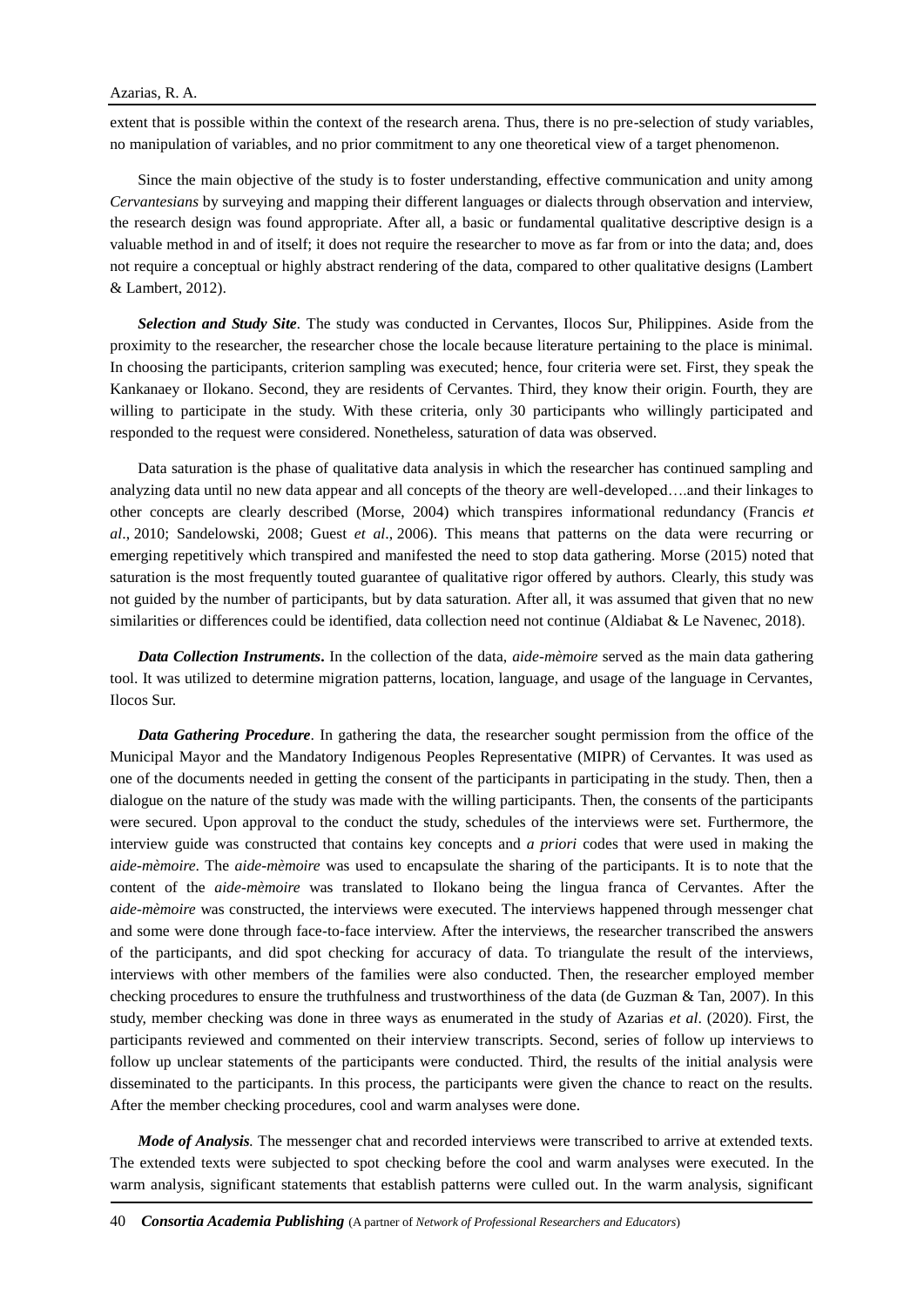statements were proof-read and analyzed to formulate categories and themes. To establish the validity, truthfulness and trustworthiness of the emerging patterns, member checking procedures were done to ensure the truthfulness and trustworthiness of the data (de Guzman & Tan, 2007).

## **3. Discussion**

#### *3.1 Profile of the Ethnolinguistic Groups*

*Migration Patterns*. The speech communities of Cervantes are located strategically between two towns in Ilocos Sur, and two provinces: Quirino, Ilocos Sur in north, Suyo, Ilocos Sur in the west, Mt. Province in East, and Benguet in the south. Specifically, it is bounded by the Mountain Province on the East, Benguet in the South, Alilem on the Southwest, Sigay on the West, Gregorio del Pilar on the Northwest and Quirino on the North. Cervantes started as a small Igorot village called *Mantamang* which is translated as to look over. Movement and migration of people can be traced through their trade system. In fact, Igorot Traders and Chinese Merchants always had to pass the village frequently using man and horse trails connecting the lowland and upland neighboring localities (Abel, 2021).

Conferring to historical documents and as revealed in Abel (2021), the Igorot were displaced and forced to move to the hills and mountains by the colonizers. Accordingly, this explains why at present Igorot are mostly settled in far-flung barrios while the Ilokanos, mestizos and those who intermarried with Chinese, Spaniards, Americans and other foreigners populate the central area of the municipality. The Igorot are of the Kankanaev tribe. Moss (1920) wrote about the two Kankanaey groups; first, the Kankanaey Igorot of northern Benguet and almost all the people living in Amburayan and southern Lepanto; and second, the inhabitants of northern Lepanto. The two groups can be distinguished from each other based on settlements, the northern group is comparatively large and compact while the southern group is scattered.

Presently, Cervantes is composed of thirteen (13) barangays. Among the 13 baranggays, eight (8) of these are identified as Kankanaey speaking. Aluling (Kankanaey), Comillas North (Kankanaey), Comillas South (Kankanaey), Concepcion, Dinwede East (Kankanaey), Dinwede West (Kankanaey), Libang, Malaya (Kankanaey), Pilipil (Kankanaey), Remedios, Rosario, San Juan, and San Luis (Kankanaey). Interestingly, Barangay Remedios is also a home for Kankanaey speaking residents who are living with Ilokano speaking people. Barangay Malaya, the first settlement established on an elevated healthful well-ventilated place is largely occupied by people coming from Mt. Province and Bakun, Benguet. The people of Barangay Malaya speak also Ilokano. Notably, Kankanaey or Ilokano is said to be the mother tongue in the place as a result of migration and intermarriage.

On the other hand, a substantial concentration of Kankanaey can also be found at Barangay Dinwede East and Barangay Dinwede West. The mountain's constantly rising trade made it vital for their forefathers from Malaya, Bakun, and Suyo to have a decent outlet to the coast. A road was built from Cervantes to Tagudin, Ilocos Sur, crossing the Malaya Range on its way west. Later, the road was widened and improved, and it became passable all the way to Bontoc. Furthermore, Barangay San Luis and Libang also were inhabited by settlers from Malaya and Mt. Province. Although, Barangay Libang traces its origin from Barangay Malaya, the settlers of Libang do not speak Kankanaey rather they speak Ilokano. According to the settlers, their ancestors before spoke Kankanaey, but the settlers stopped speaking it, and started to use Ilokano because of intermarriage and migration. It is to note however that some residents can speak Kankanaey as result of exposure to the language and intermarriage.

In addition, Barangay Pilipil is inhabited by the people from Comillas South and North, Mt. Province, and Benguet. The people in these places share a distinct dialect and a set of practices and norms. According to sharing of the participants, the Kankana-ey speaking people of these barangays are the descendants of people who migrated from the surrounding areas such as Bontoc, Mt. Province and Mankayan, Benguet. Likewise,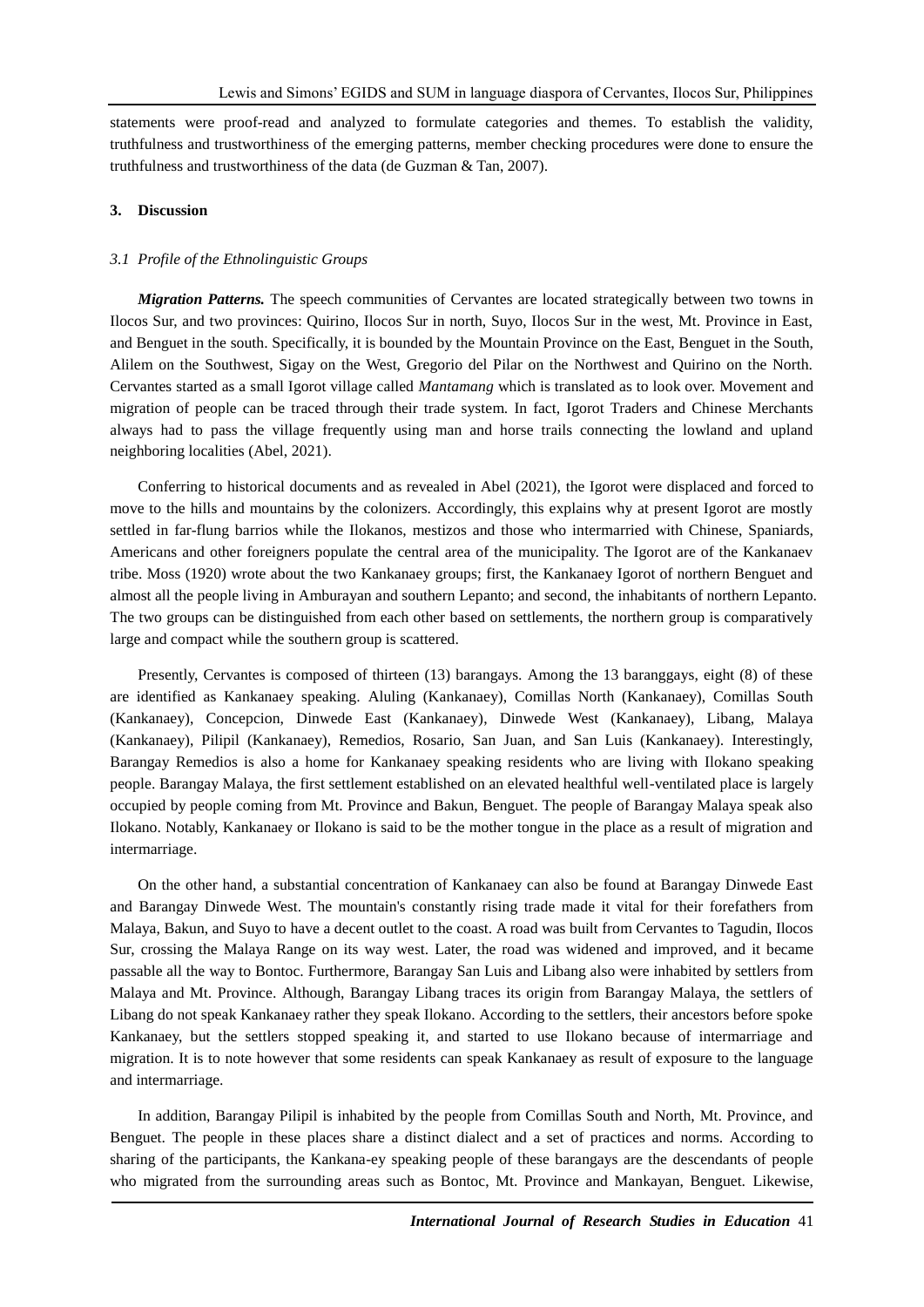#### Azarias, R. A.

People who traded with the Cervantes residents married and created new families there. They carried with them the rice culture that they had learned in their homeland, resulting in the establishment of the first rice fields in the aforementioned barangays. Later, these barangays' trading links went as far as Mankayan, Bakun, and Ilocos, hastening people's travels into and out of the area. As a result of all of these developments, people were much more likely to look for better places to live, and larger settlement areas formed in both the north and south of Comillas.

Moreover, Aluling settlers came from all around Benguet and Mt. Province, particularly Bontoc and Tadian. Migrating people came into Tue, Mt. Province, and then to Benguet as stated by the participants who trace the origins of the Kankana-ey in Barangay Aluling. People from Mt. Province who came in from the northwest and northeast intermarried with Benguet settlers. Because of population pressure after a few years, this group relocated from the east to the west, into the Aluling valley, and began the early Kankana-ey. In addition, Rosario, Concepcion, Remedios, and San Juan trace their origin in the lowland municipalities of Ilocos Sur. According to the elders of Barangay Rosario and Concepcion, Chinese and Ilokanos were the initial settlers until the Spaniards arrived in Cervantes. As a result, the two barangays' settlers are a combination of Ilokano-Spanish, Chinese-Spanish, and Chinese-Ilokano blood. Rosario, as the town's core, serves as a melting pot for the town's various ethnolinguistic communities. Meanwhile, the settlers of Barangay San Juan said that their ancestors came from Rosario, Concepcion, and lowland municipalities of Ilocos Sur.

Finally, the settlers of Barangay Remedios trace their ancestors from the lowland municipalities of Ilocos Sur, Benguet and from Mountain Province as a result of intermarriage and migration. Interestingly, the people here acknowledge that Ilokano is their first language; however, some can still speak or understand Kankanaey.

*Language and Location.* The map shows that Cervantes, Ilocos Sur has 13 Barangays. Out of the 13, eight barangays were identified as Kankanaey speaking community while five barangays were identified as Ilokano speaking community. Notably, some residents in the five barangays can speak also Kankanaey, and some can understand as a result of social network, intermarriage, exposure, and migration. Based on the gathered data, the Ilokano speaking communities and Kankanaey speaking communities are neighboring communities (Figure 2). Table 1 shows the specific identification of the main languages being spoken by the barangays.



*Figure 2*. Map of Cervantes, Ilocos Sur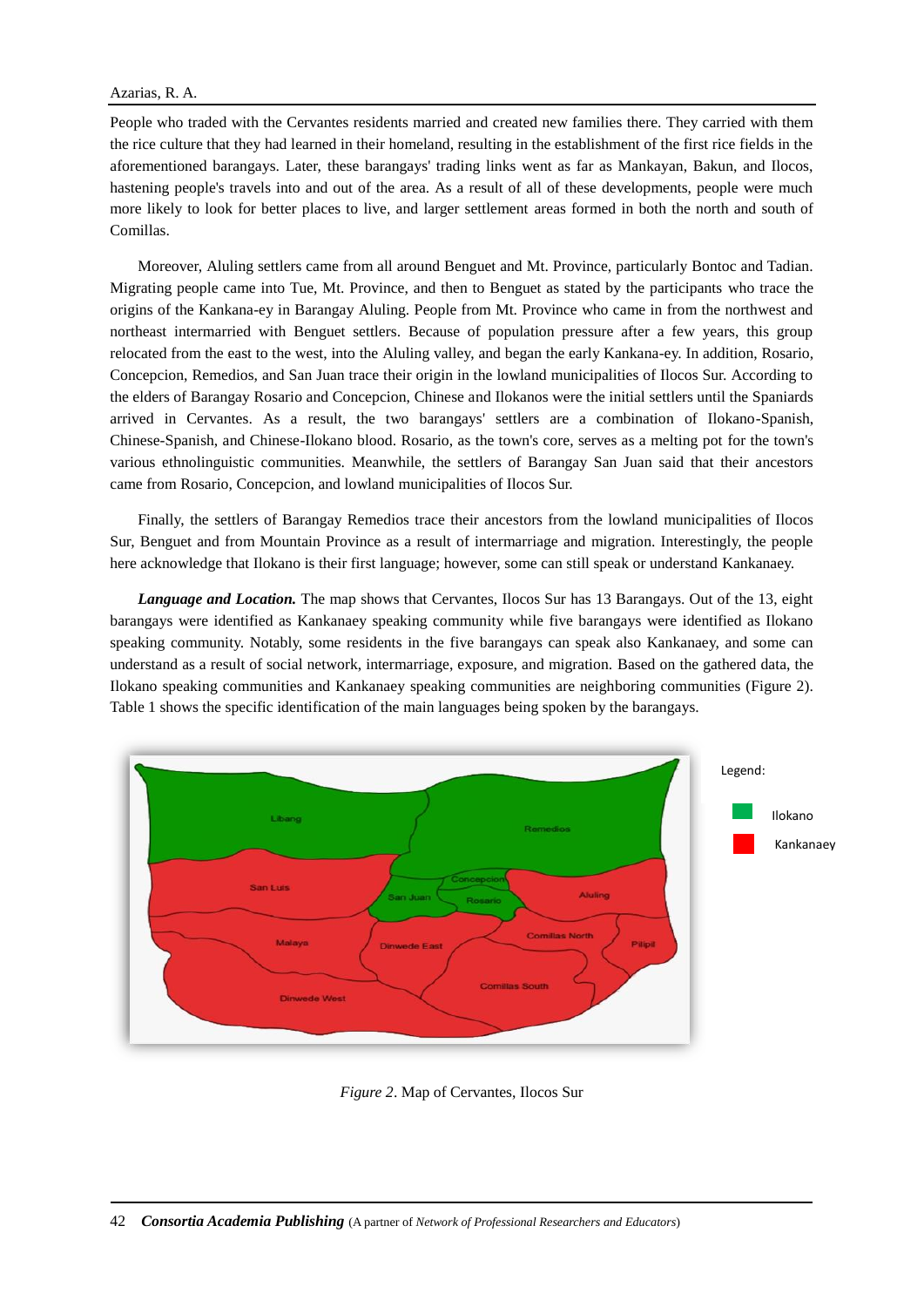## **Table 1**

| Language     | Barangay       |
|--------------|----------------|
| 1. Kankanaey | Aluling        |
|              | Comillas South |
|              | Comillas North |
|              | Malaya         |
|              | Dinwede East   |
|              | Dinwede West   |
|              | San Luis       |
|              | Pilipil        |
| 2. Ilokano   | Remedios       |
|              | Rosario        |
|              | Libang         |
|              | Concepcion     |
|              | San Juan       |

*Language spoken by the 13 barangays of Cervantes*

*Usage of the Language***.** The main focus of the study is to survey Ilokano and Kankanaey being the native languages among *Cervantesians*. Clearly, the two languages are being spoken in many contexts that allow the process of intelligible communication. Hence, through the interview conducted, the study surfaced five major areas where *Cervantesians* use Ilokano and Kankanaey (other languages like Filipino and English): education, media and entertainment, socio-cultural activities, health and survival, and government.

*Education.* With the implementation of the use of mother tongue in the elementary levels, Cervantes adopted the use of Ilokano language instead of the Kankanaey language. As verbalized:

*"We are using Ilokano in our classroom not Kankanaey. Kankanaey has yet to established its orthography like the Ilokano language."*

*"At school, our children are using Ilokano language. They just use Kankanaey for friendly conversation. English is just used in high school. Sometimes they are using Ilokano instead of English."*

*"Ilokano is more convenient in education because all the learning materials in the first levels of elementary in Ilokano. There is no material written in Kankanaey. The teachers use Ilokano because it is the language that is understood by all aside from Filipino and English."*

*"Ilokano is the most used language in schools. Seldom they use English or Filipino except for subjects that require the use of any of the two languages."*

The finding indicates that schools are yet to be developed Kankanaey medium materials. The finding also accentuates the need to institutionalize the use of Kankanaey in areas that speak it given the fact that eight of the 13 barangays are populated by Kankanaeys and that Kankanaey is an emerging language as a result of intermarriage, migration, and exposure. In doing so, both Ilokano and Kankanaey do not only perform their roles as auxiliary language but also as medium of instruction. In fact, the participants situated in Kankanaey speaking areas articulated that Kankanaey is being used as medium of instruction and auxiliary language. As an auxiliary language, it is used to explain lessons and to engage learners in discussion.

*Media and Entertainment.* Undeniably, technology has influenced the lives of *Cervantesians*. This is clearly seen in their use of Kankanaey and Ilokano in media and entertainment through technology. Through these areas, the Kankanaey language has gain prominence. As stated:

*"Aside from Ilokano, English and Filipino, I am now using Kankanaey. This one way showing how proud I am of my culture."*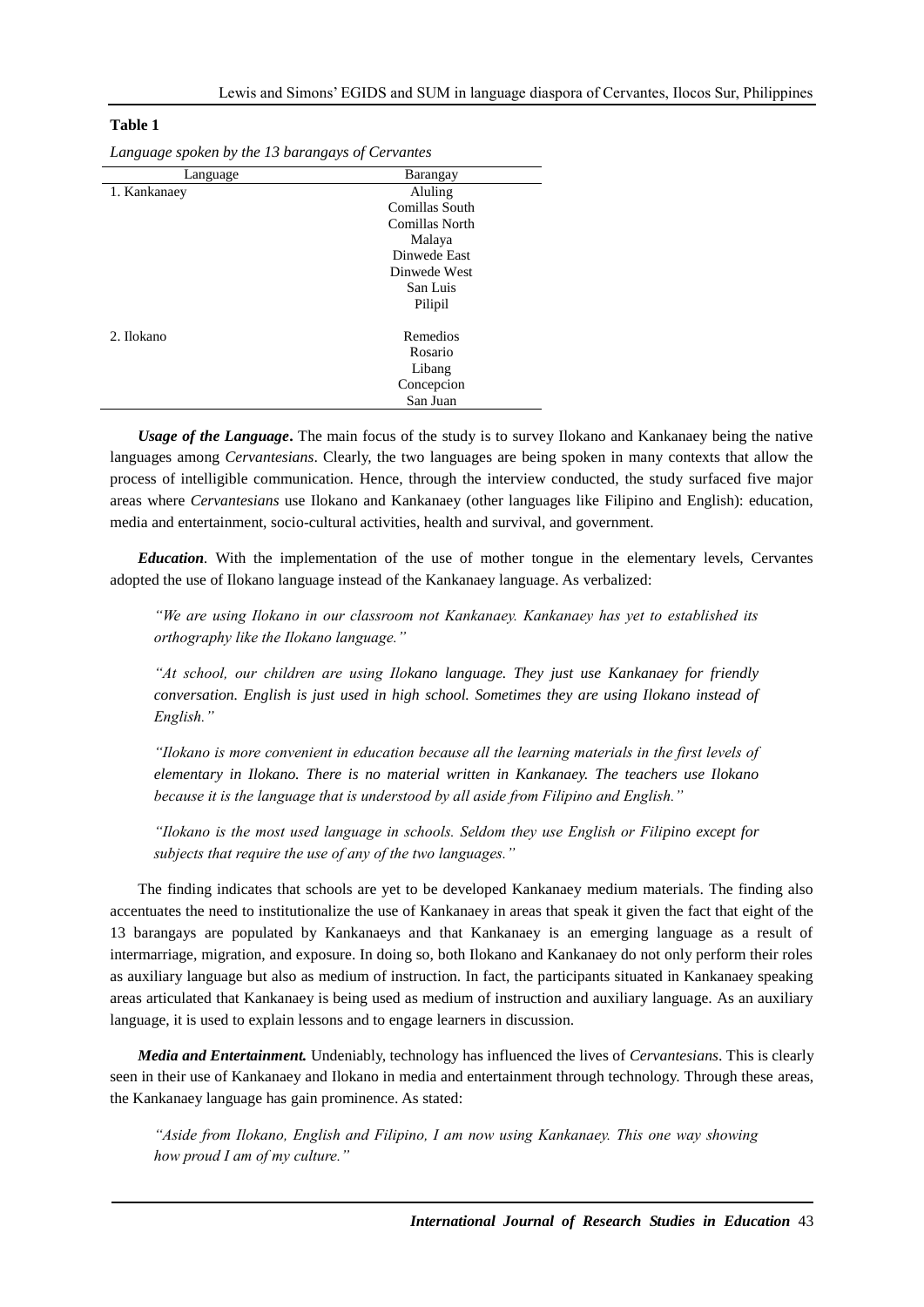*"With the influence of friends, I learned Kankanaey and use it in making videos if we have group project. I mean we adopt Kankanaey drama aside from Ilokano."*

*"I always listen to radios like Bombo Radio dramas. Sometimes I listen to radio programs that use Kankanaey language."*

*"Through technology, especially facebook and media, I am able to use Kankanaey and Ilokano. Sometimes, I prefer using the two languages than English or Filipino. It is one way of being able to express freely my thoughts. I am more confident to use Kankanaey and Ilokano than English or Filipino."*

The abovementioned statements lucidly manifest that the languages being used by the participants continuously adapt to the trends and development in the society. The finding indicates that technological advancement and emergence of social media and other online platforms have made the Ilokano, Kankanaey, English, and Filipino responsive, resilient, dynamic, and adaptive. As such, languages continue to flourish and be nurtured as technology, media, and entertainment advance or develop.

*Socio-cultural Activities.* Rituals, daily conversations, community gatherings, and family affairs are included under socio-cultural activities. In terms of rituals, Kankanaey language is being used. The participants mentioned that this is the language being spoken by the elders who spearhead rituals. As stated:

*"During and after rituals, Kankanaey is being spoken because it is the language of the elders and the community."*

*"We use Kankanaey because it is our language. The elder who spearheads the ritual uses the Kankanaey."*

*"Even after rituals, we used Kankanaey. It is our way effectively communicating our thoughts. Besides, it is the language our ancestors."*

In daily conversations, Kankanaey is being used by the eight Kankanaey speaking barangays while Ilokano for the non-Kankanaey barangays. As verbalized:

*"When we speak to our fellow Kankanaey regardless of where or what we are in, we use Kankanaey. However, we use Ilokano or mix Ilokano Kankanaey and Ilokano if speak with people from the centro (meaning from Baranagy Rosario and Barangay Concepcion)."*

*"We use Ilokano most of the time in speaking with friends, classmates, and parents or family members. It is the language that is best understood by all."*

*"We are not Kankanaey, so we speak Ilokano. But I am trying to learn Kankaney from my friends who speak it."*

In terms of community gatherings, Ilokano and Kankanaey are being used. Community gatherings include barangay assembly meeting, fiestas, school related meetings, wedding celebrations, and wake of the dead. For Kankanaey speaking barangays, they used Ilokano or Kankanaey because there are visitors or relatives who cannot speak Kankanaey. For non-Kankanaey speaking communities, they speak Ilokano while the Kankanaey speaking people use Ilokano to adapt with the situation. They said:

*"During community gatherings like fiesta and barangay assembly, we use Ilokano. In town fiesta, neighboring barangays use Kankanaey and Ilokano. Well, we do not speak the same language, but we understand one language and that is Ilokano."*

*"Ilokano and Kankanaey are everywhere when there are gatherings like wedding celebrations, wake of the dead, fiestas, school meetings and other."*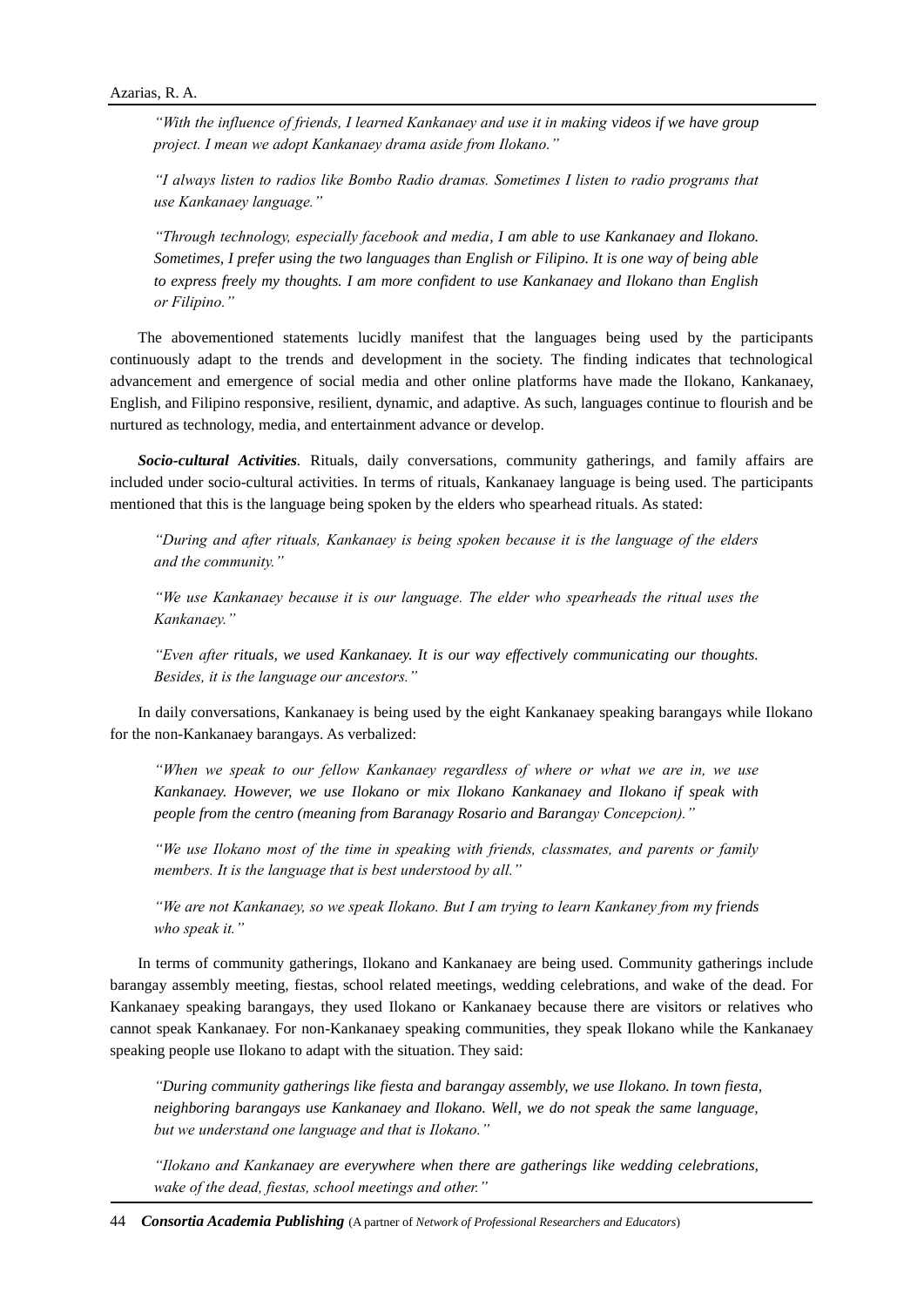Moreover, during family affairs whether daily or occasional, Kankanaey and Ilokano are being spoken. If the families are kankanaey speaking people, they use Kankanaey. If they are not, they use Ilokano. As stated:

*"We are Ilokanos, so we use Ilokano. It is our language when we eat, watch or converse in daily basis."*

*"Since we are Kankanaey, what do you expect? Well we speak Kankanaey."*

Finally, the findings highlighted that people need language as social being. In performing their roles as members of society and participants in socio-cultural activities, their languages remain as one of the primary forces and media that allow them to be effective and active participants in their communities and in any communicative events. The findings also accentuate that the using the languages is not enough. Notably, knowing how and where to use these languages in appropriate or proper socio-cultural activities and relations is more vital than just using it. Hence, language serves as creators of socio-cultural world.

*Health and Survival***.** *Cervantesians* merely rely and are more comfortable on using Ilokano and Kankanaey in terms of health and survival. Accordingly, they used Ilokano and Kankanaey if they go to the clinic, health center, and pharmacies. When they speak of agriculture issues, they use also Ilokano and Kankanaey. As verbalized:

*"If the nurse or doctors that we know speaks Ilokano we speak Ilokano. If he or she can speak Kankanaey, we speak Kankanaey. We can feel the sincerity of the nurse or doctor if he or she speaks our languages."*

*"If I buy medicine, we use Ilokano. But if it is native healing, I mean albularyo (local healer), I speak Ilokano or Kankanaey. It depends on the language of the healer. You know, we have many albularyo here in our place."*

*"Well, we mainly speak Ilokano and Kankanaey for survival. I mean we will not be able to say what we want if others do not understand us. If you say survival, it means agriculture as our main source of living. There, we speak Ilokano and Kankanaey."*

*"We want to survive so we speak Ilokano. During farm work, we use Ilokano because it is our language."*

*"Farming is survival for use. Same us language is survival. When we work at the farm, you do not expect us to speak English or Filipino. We use Kankanaey."*

Clearly, the statements underscored that the participants consider the context or environment, audience, and communicative event when using the language. This indicates that they conform not only to communicative norms and rules but also to rhetorical sensitivity principle which means that they consider the background of the people they are talking to.

*Government/Politics***.** Government plays an important role in the lives of many people. Like any other places, Cervantes is being led by its officials or leaders. From the statements of the participants, Ilokano and English are being used. However, for rhetorical sensitivity letters, memorandums, ordinances and other pertinent documents are translated or written in Ilokano being the lingua franca of the town. As verbalized:

*"Letters that we receive from the municipal government are always written in Ilokano. They do not use English because only few will appreciate or understand it. Useless!"*

*"Our municipal ordinances, resolutions and others are translated in Ilokano so that every Cervantenian will understand those papers."*

*"For important documents coming from the municipal offices, Ilokano are widely used for us to*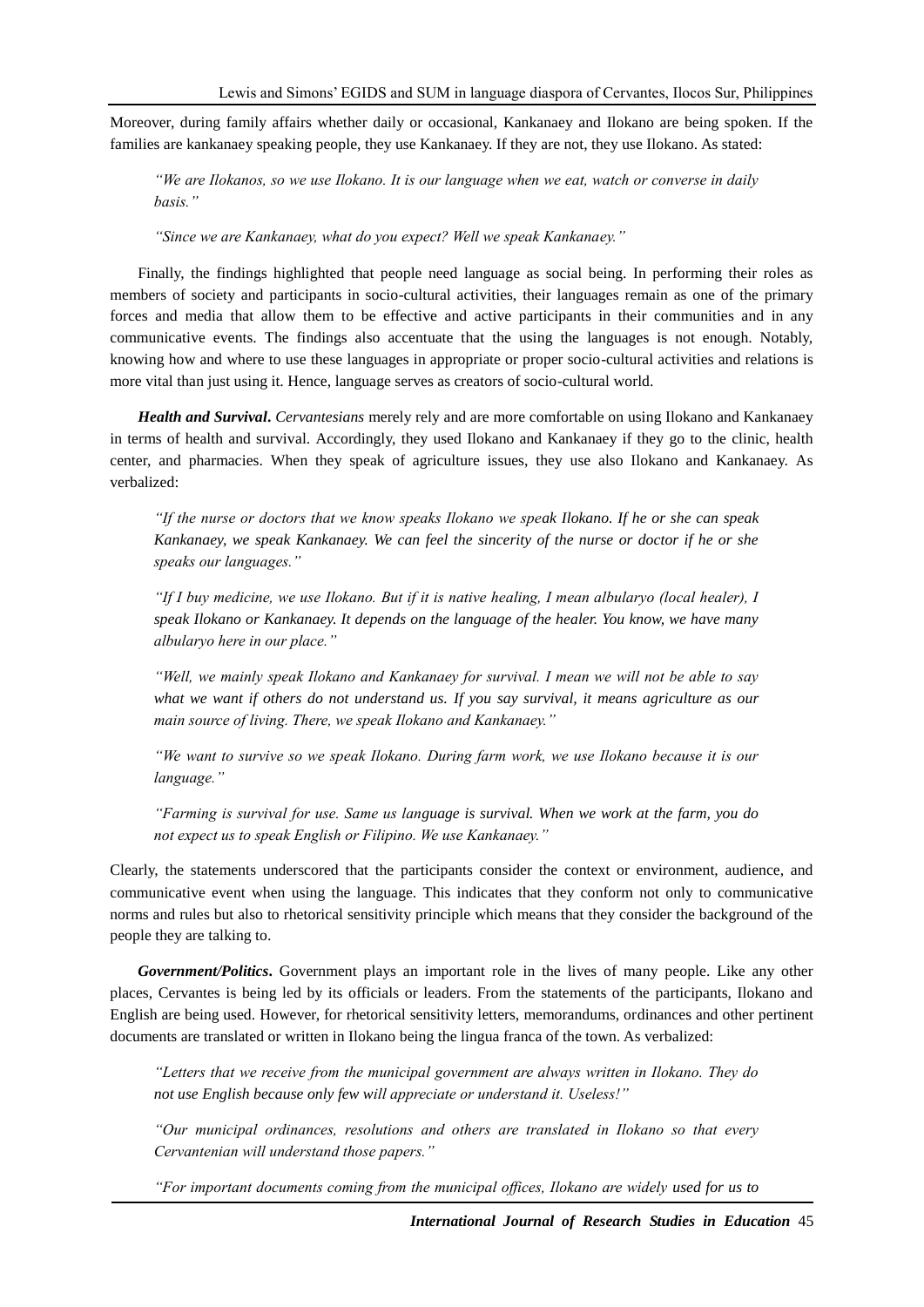#### *understand them."*

The statements accentuate that language and politics/government are two inseparable entities. The relationship they have may be described as complementary. This means that political and legal reality is shaped by words. As such, for efficient communication to take place, it is critical to identify who the audience of any communication involving the government or any government papers will be.

## *3.2 Current Vitality Status of Ilokano and Kankanaey Languages Using the SUM and EGIDS*

In the context of Cervantesian speech community, table 3 presents the current vitality status of the Ilokano and Kankanaey languages. English and Filipino languages are also included in the table to create a clearer picture of the said speech community.

#### **Table 3**

| <b>EGIDS</b> Level    | Description     | Language/S                            |
|-----------------------|-----------------|---------------------------------------|
| EGIDS Level 0         | International   | English                               |
| <b>EGIDS</b> Level 1  | National        | Filipino                              |
| <b>EGIDS</b> Level 2  | Regional        | Ilokano                               |
| EGIDS Level 3         | Trade           | Ilokano, Kankanaey, Filipino, English |
| <b>EGIDS</b> Level 4  | Educational     | Ilokano, Filipino, English            |
| <b>EGIDS</b> Level 5  | Written         | Kankanaey                             |
| EGIDS Level 6a        | Vigorous        | Ilokano, Kankanaey                    |
| EGIDS Level 6b        | Threatened      | None                                  |
| <b>EGIDS</b> Level 7  | <b>Shifting</b> | None                                  |
| <b>EGIDS</b> Level 8a | Moribund        | None                                  |
| <b>EGIDS</b> Level 8b | Nearly Extinct  | None                                  |
| <b>EGIDS</b> Level 9  | Dormant         | None                                  |
| EGIDS Level 10        | Extinct         | None                                  |

*Current vitality status of Ilokano and Kankanaey*

Within the framework of the EGID by Lewis and Simmons the Kankanaey in Cervantes is assessed as vital in the community. From the EGID scale from 1 to 10 with 1 being an extremely vital used language and 10 as extinct, the Kankanaey is scaled as 6, Ilokano as 1, English as 5, and Filipino as 5.5. Languages ranked between 1 to 6 are deemed as safe languages that are not in danger of becoming extinct in the current generation in the said place. Moreover, both the Kankanaey and Ilokao languages are Level 6a (Vigorous). Lewis and Simons (2016) described that this is the level of ongoing oral use that constitutes sustainable orality. Accordingly, intergenerational transmission of the language is intact and widespread in the community. Last, they underscored that the language use and transmission situation is stable or gaining strength.

Notably, in Sustainable Use Model (SUM) the researcher used the Expanded Graded Intergenerational Disruption Scale (EGIDS) (Lewis & Simons, 2016). The SUM uses the EGIDS to evaluate the current vitality status of each language in the linguistic repertoire of a speech community (Lewis & Simons, 2016). The current vitality status of a language in a community serves as a baseline for making language development decisions based on the community's decisions regarding how it wishes to manage its life-crucial knowledge (Lewis & Simons, 2016).

#### **4. Conclusion**

The positive impacts of concept mapping as an instructional method for text comprehension have been highlighted in numerous empirical researches in first language education (Chang *et al*., 2002). However, in the context of second language, such research has remained limited. In such light, this study looked at the language mapping in the speech community of Cervantes and see where do these languages are going. In a speech community, it is advantageous that the people there are bilinguals or multilingual. In nonverbal activities requiring selective control, bilinguals have certain cognitive benefits over monolinguals (Bialystok, 1998). Bilinguals are more literate in second language acquisition than monolinguals in an ethnolinguistically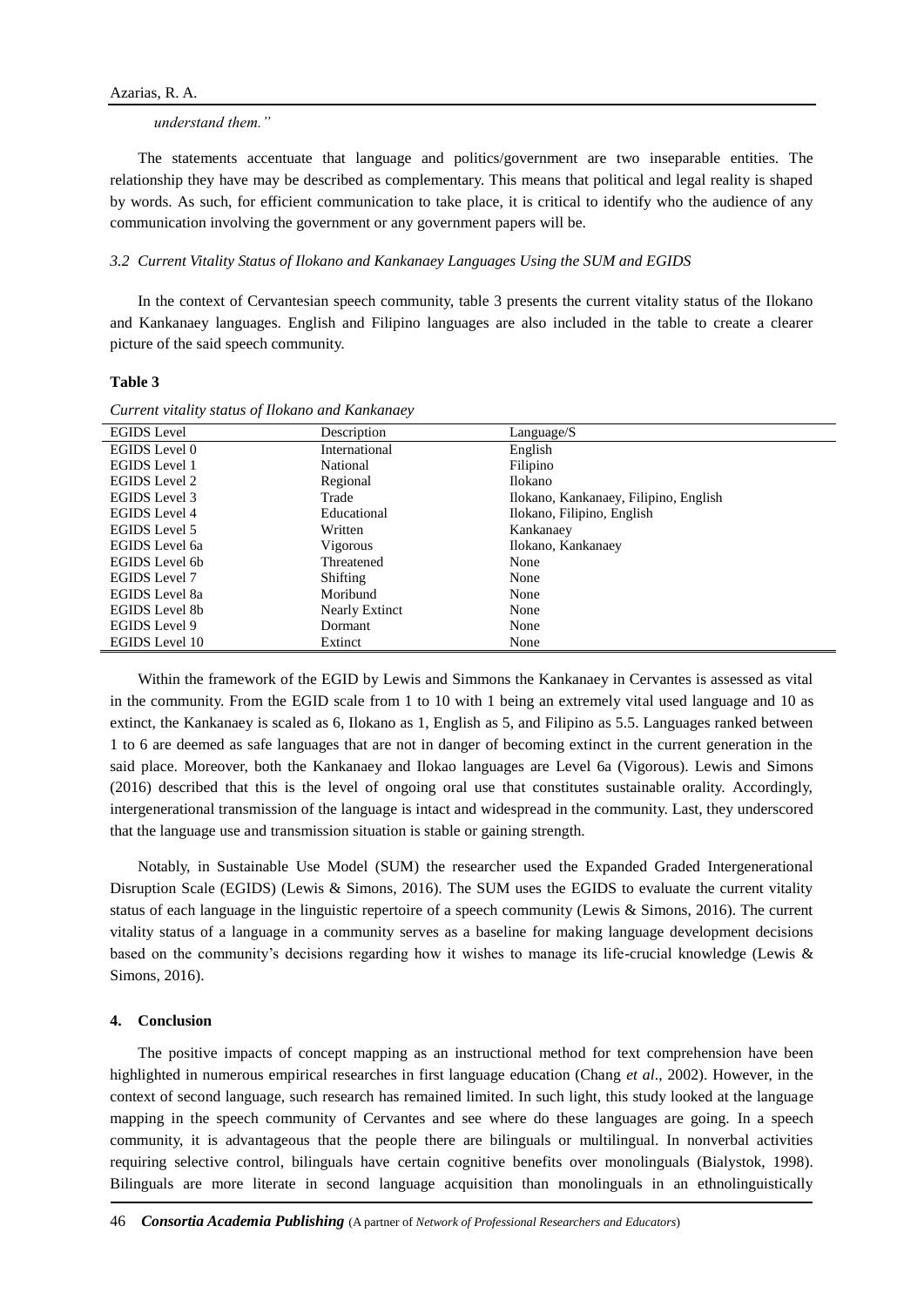diversified group.

Within the spread of English as official language in formal education, even in a speech community of Cervantes, the Kankanaey language in the minority groups is being studied robustly because of the huge impact of this on minority groups and provisions for these groups has consequently become even more complex and diversified task. This study witnessed a speedily-growing use of the three languages namely: Ilokano, Kankanaey, and Filipino. While this seemingly new phenomenon has been studied and discussed by many including this study, further studies could fill the gaps in providing evidence-based, comprehensive, comparable and critical analysis of the contemporary situation of languages in use and language provision for the indigenous minority groups.

#### **5. References**

- Aldiabat, K. M., & Le Navenec, C. (2018). Data saturation: The mysterious step in grounded theory methodology. *The Qualitative Report*, 23(1), 245-261.
- Azarias, R. A., *et al*. (2020). Free will in Pedagogy: Phenomenologizing the experiences of seasoned teachers. *International Academic Journal of Education and Literature*, *1*(7), 324-329.
- Baylas IV, N. A., Rapanut, T. A., & De las Peñas, M. L. A. A. (2012). *Weaving symmetry of the Philippine Northern Kankana-ey.*
- Bialystok, E., Craik, F., & Luk, G. (2008). Cognitive control and lexical access in younger and older bilinguals. *Journal of experimental psychology. Learning, memory, and cognition*, *34*, 859-73. <https://doi.org/10.1037/0278-7393.34.4.859>
- Chang, K., Sung, Y. T., & Chen, I.-D. (2002). The effect of concept mapping to enhance text comprehension and summarization. *The Journal of Experimental Education, 71*, 5-23. <https://doi.org/10.1080/00220970209602054>
- Cimatu. (2013). *Cordillera folktales in local languages for K-12 students*. Philippine Daily Inquirer.
- de Guzman, A., & Tan, E. (2007). Understanding the essence of scholarship from the lived experiences of a select group of outstanding Filipino researchers. *Educational Research Journal*, *22*(1), 49-65.
- English project. (2014). *Kankana-ey histor*y. [http://jephie228.blogspot.com/2014/08/kankana-ey-history\\_11.html](http://jephie228.blogspot.com/2014/08/kankana-ey-history_11.html)
- Harman, R., & Harklau, L. (2016). *Ethnographic research*.
	- [https://www.researchgate.net/publication/289801679\\_Ethnographic\\_Research](https://www.researchgate.net/publication/289801679_Ethnographic_Research)
- Lewis, M. P., & Simons, G. F. (2015). *Sustaining language use: Perspectives on community-based language development*. Dallas. SIL.<http://samples.leanpub.com/sustaininglanguageuse-sample.pdf>
- Lewis, M. P., & Simons, G. F. (2016). *Sustaining language use: Perspectives on community-based language development.* SIL International.
- Morse, J. M. (2004). Theoretical saturation. In M. S. Lewis-Beck, A. Bryman, & T. F. Liao (Eds.), *The Sage encyclopedia of social science research methods*. Sage.
- Morse, J. M. (2015). Data were saturated. *Qual. Health Res., 25*(5), 587–588.
- Mörseburg, A., Pagani, L., Ricaut, F., Yngvadottir, B., Harney, E., *et al*. (2016). Multi-layered population structure in Island Southeast Asians. *European Journal of Human Genetics: EJHG; Leiden, 24*(11), 1605-1611.<https://doi.org/10.1038/ejhg.2016.60>
- Moss, C. R. (1920). *Kankanay ceremonies* (Vol. 15, No. 4). California: University of California Publications in American Archeology and Ethnology.
- National Commission for Culture and the Arts. (2015). *Kankanay/Kankana-Ey*. <http://ncca.gov.ph/about-culture-and-arts/culture-profile/kankanaykankana-ey/>
- Sandelowski, M. (2008). Theoretical saturation. In L. M. Given (ed.), *The SAGE Encyclopedia of Qualitative Research Methods* (pp. 875-876). Sage.
- Ulibarri, S. R. (1999). *Language use in U.S. Latina first person narrative: the effects of language standardization*. Albuquerque, NM: University of New Mexico College of Education.